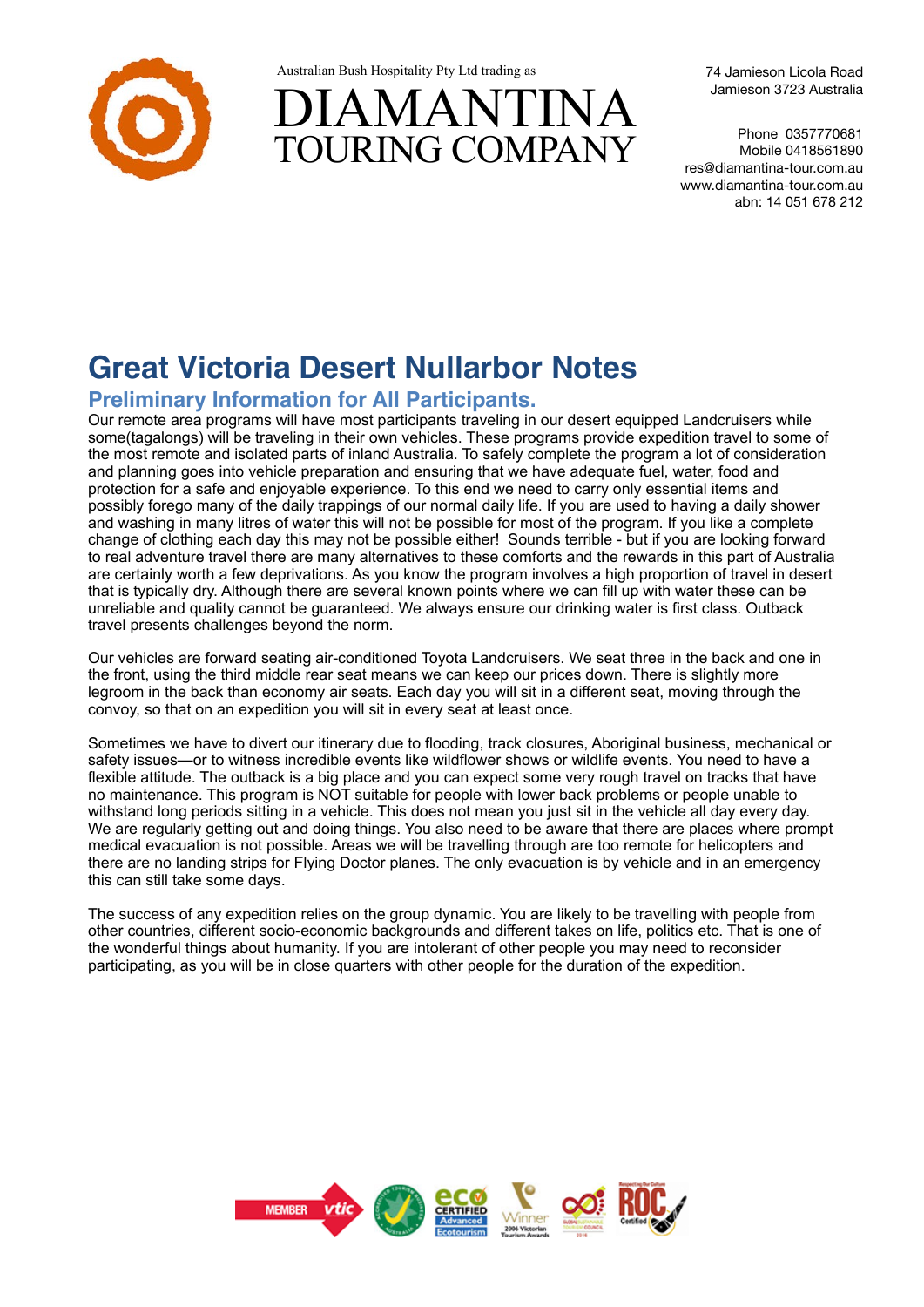## **Your expedition crew:**

Your Expedition crew has years of experience traveling through remote parts of Australia and the mechanical knowledge necessary in the case of emergency. They also have remote area first aid training. They have extensive experience in leading groups in inland Australia and have a broad knowledge of landscape features so will be able to assist participants to interpret these. We carry a number of reference books and maps for inland Australia and will be responsible for participant welfare and the "learning for fun" part of the program. During travel time we maintain commentary both in the Diamantina vehicles and by radio for self drive participants. Your crew is committed to ensuring you have a safe and enjoyable expedition.

#### **Personal Hygiene:**

On a daily basis you will find yourself coping with a limited amount of washing water. Bring your own cup for tooth brushing. 'Wet-ones' or 'Huggies' are a great substitute for a shower. We recommend you bring a couple of packets. There will occasionally be time for you to hand wash and dry clothes, however pack sensibly to minimise the need to. Please bring bio degradable eco soap. Bring a supermarket bag to store wet clothes while we are travelling that you can hang out to dry in camp. Do bring adequate deodorant. You will be travelling in close quarters and your fellow travellers will be eternally grateful for this courtesy. If you want to be indulgent, superfine marino socks and undies (icebreaker) are excellent as they can be worn for several days without requiring washing. There are showers at Menzies, Forrest and Maralinga. Toilet is usually a shovel and a toilet roll (which we provide- with a box of matches to burn the paper). For a humorous tutorial on toileting in the bush check out<http://bit.ly/bushcrapper> In camp we have two tubs of water and antiseptic, one for after toilet and the other for general hand washing, and the vehicles all have antiseptic hand cream pump packs in the door pockets for daytime use. You may want to bring your own hand towel.

### **Clothing:**

When thinking about clothing, remember there are significant climate variations —You will experience all kinds of weather. The weather on our Great Victoria Desert Nullarbor expedition can range from below freezing to low 30s. Modern outdoor adventure wear is ideal, it protects you from UV, wicks moisture away from your body, minimises body odour and packs away to nothing We really like icebreaker super fine marino gear. You need to have clothing you can peel off as the day warms up. You also need to be mindful of the size of your bag, so think about bringing one jumper or polar fleece and perhaps a ice breaker t-shirt to wear under your shirt. Modern waterproof jackets are not bulky and are extremely water resistant. Icebreaker socks can be worn for several days without smelling provided you hang them to air at night, saves packing piles of socks. Make sure your boots are worn in and comfortable. Whilst this is not a hiking tour, there are plenty of walks during the day over rough terrain, so you need something that is both sturdy and comfortable. We do not recommend sandals or thongs in camp, as there are burrs, sharp acacia that can cause puncture wounds, and it is unsafe to have open footwear around an open fire.

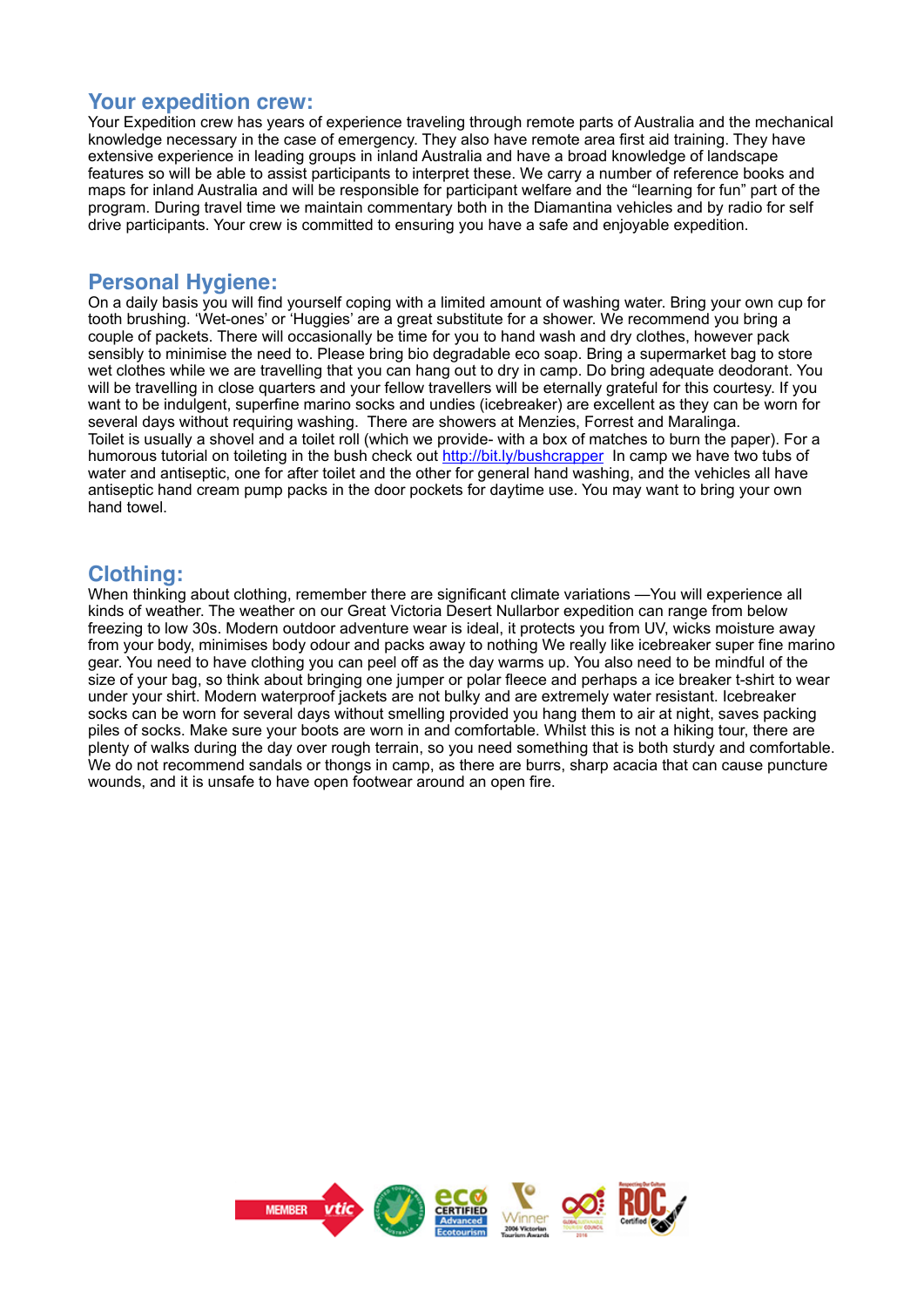## **Packing List:**

Following is a recommended list of items to pack, it is not prescriptive. You are permitted to bring a **SOFT travel bag NOT weighing more than 15kg fully packed.** This will be loaded onto the roof or a ute tray, so ideally it is weatherproof and rugged and not your finest Gucci or Louis Vuitton. Your day pack is carried with you in the vehicle. **Don't use it as a substitute suitcase**, it should be light and small and only carry items you will need during the day, as it will be on your knee or on the floor at your feet. Some people turn up with huge day packs which just make it uncomfortable for them and their fellow travellers. Your swag is pretty warm, but everyone sleeps differently, so if you really feel the cold, think about bringing a set of thermals and using them as your PJs.

Two sets long pants/2 short Light shirts with collars and sleeves Jumper or Polar-fleece Waterproof jacket/ T-shirt or two Wide brimmed hat and beanie Boots or walking shoes Socks and Undies – whatever you think is a fair thing. Pyjamas (optional). Thermal underwear is a good alternative Swimming costume (optional but good when having a bush shower) Toilet bag (soap, comb, brush, toothbrush, toothpaste, deodorant, shampoo) Clothes washing soap, line and pegs Spare glasses Medicines (tablets, potions, lotions) Towel—micro fiber is good Sun cream Insect repellent

Face Washer Small bowl for washing (eg tupperware) Wet ones/baby wipes Water bottle for drinking – not a used PET. make sure it has a wide mouth for refilling – camelbak are good Camera ,spare film and batteries Torch and spare batteries – we recommend an LED head torch an LED light for swag Spare plastic bags Needle and thread Pair of gardening gloves – handy for collecting wood etc zip lock bags for tampons, sanitary etc **Small** daypack/travelbag to carry your day to day Items like Pen, diary Money and credit cards **Tickets** Fly net, Camera

**Remember to pack lightly, this is an** 

**expedition, not a tour.**

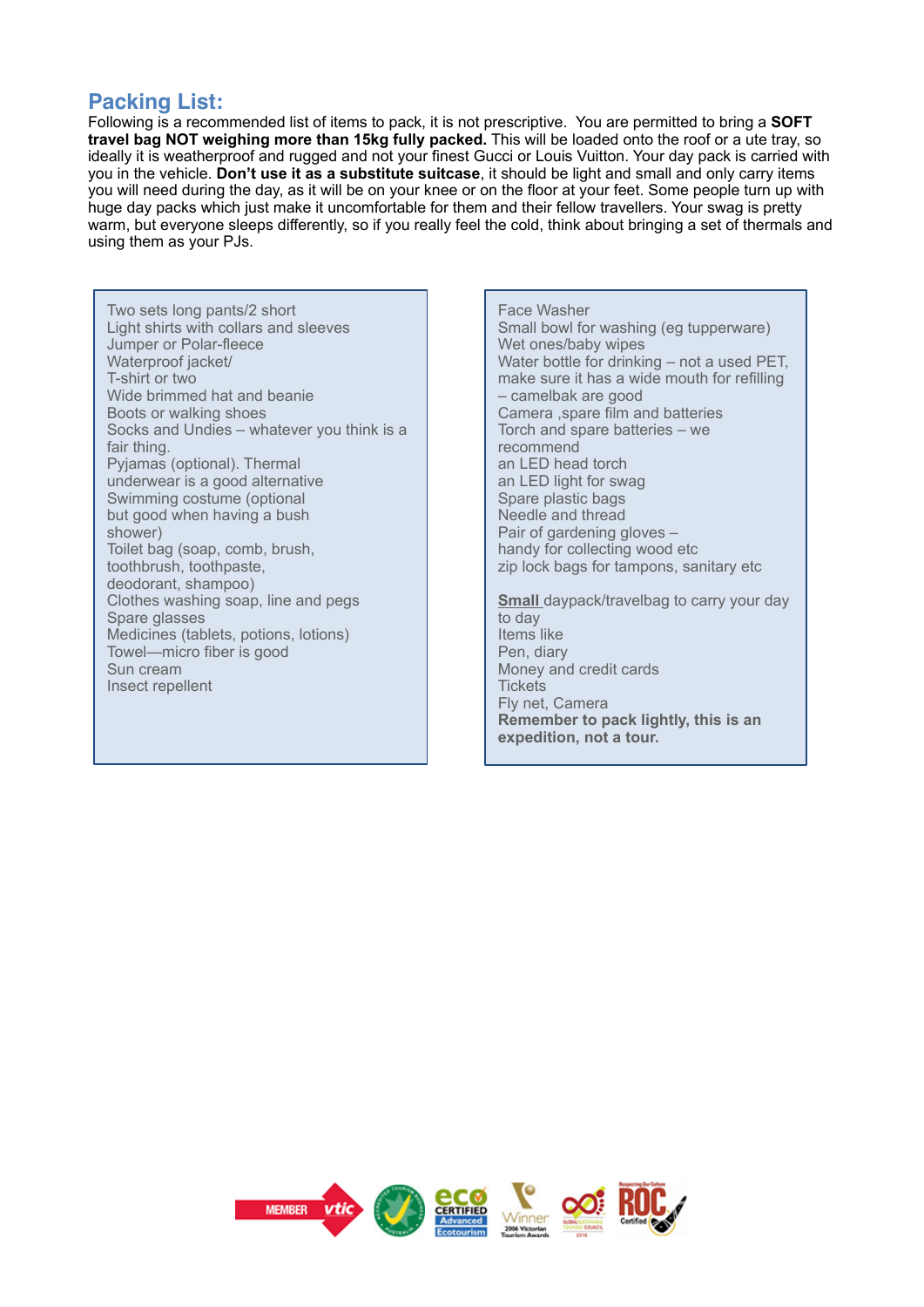# **A great Souvenir:**

Since fossils and Aboriginal artifacts are off limits by law, and the usual assortment of tea towels and spoons are as tacky as always, you may like to bring along a packet of zip lock glad sandwich bags. Fill them with different coloured sands en route, and when you get home, layer them into a spaghetti jar.

## **Communication with the Outside World:**

Whilst some come to get away from friends and family, others like to stay in touch. There is Telstra mobile coverage in Coober Pedy, the Goldfields, Forrest and along the railway line, and Marralinga. Otherwise for most of the expedition we do not have mobile reception. If there is an emergency at home while you are away and you need to be contacted we have a satellite phone for emergencies only. The number to call is 0418561890. Messages to this phone are passed on daily.

#### **Charging Devices:**

Your vehicles have USB charge plugs and cigarette lighters. We also carry a 240 volt inverter. Make sure your portable device batteries are in good order. Older devices can take several hours to charge, which can log jam the system. Make sure your batteries are in good condition. Be sure to bring lots of batteries and spare SD cards for your camera.

#### **Food:**

Provisioning for a remote area desert expedition requires careful menu planning. Once we are on the road there are limited opportunities for re-provisioning. We serve modern contemporary cuisine from all over the world including Greek, Italian, Thai etc. Do not expect just meat and three vegetables. You can expect to eat very well. If you have any food allergies or dislikes you must advise us at least three weeks prior to travel. **We are unable to amend the menu or make special dietary considerations once we are on the road.** Breakfast is a continental spread. A choice of corn flakes, nutri grain, wheat bix, or our home made muesli with stewed fruit and yoghurt, organic sourdough toast with butter and a selection of spreads, fresh brewed coffee and billy tea. Lunch is usually a wrap or roll with sweet biscuit, fresh fruit and cordial served on the road. The evening meal is at a set table and is the main meal of the day. We do not serve desserts or snacks, so if you are a snacker or a sweet tooth, BYO. There are limited opportunities to restock en route. Breakfast is served at sunrise each day, lunch is when the sun is high and the evening meal is served between one and two hours after sunset.

#### **Beverages:**

Our drinking water in camp is rainwater or potable bore water, we are pretty fussy about quality. There is no need to bring plastic bottled water. We also provide cordial with lunch, tea and coffee whilst in camp and a glass of table wine with dinner. If you wish to bring something else to drink please feel free. We have 12 volt refrigeration to store beer and soft drinks and room to store spirits. You can stock up on soft drinks in the Goldfields. Alcoholic beverages should be brought with you however remember there are some restrictions on the sale of alcohol. Wine casks can be hard to purchase and casks of port are not for sale. We find that people tend to drink more than they think they will, so err on the side of indulgence rather than temperance. Whilst this is in no way intended to suggest we encourage the consumption of alcohol, the desert climate, combined with balmy evenings under the stars is certainly conducive to a moderate tipple if you are that way inclined. Make sure the beverages you are bringing with you are stored in glass or plastic. Modern cans don't stand up to the vibration caused by corrugated roads and tend to break. For wines, ensure your boxes have large cardboard separators.

### **Accidents can happen:**

We are traveling into some of the most remote country in the world, and have to be well prepared. Your tour guides are trained in advanced and remote area first aid and we carry extensive first aid equipment, however we are not a mobile dispensary, nor do we carry pain killers for everyday use. We are not permitted to provide you with any medication whatsoever unless under instruction from the Royal Flying Doctor service, so we recommend you bring the following:

Adequate personal medication you may need including Band-Aids or Elastoplasts Paracetamol or Aspirin Stingose, adequate supplies of any personal medication.

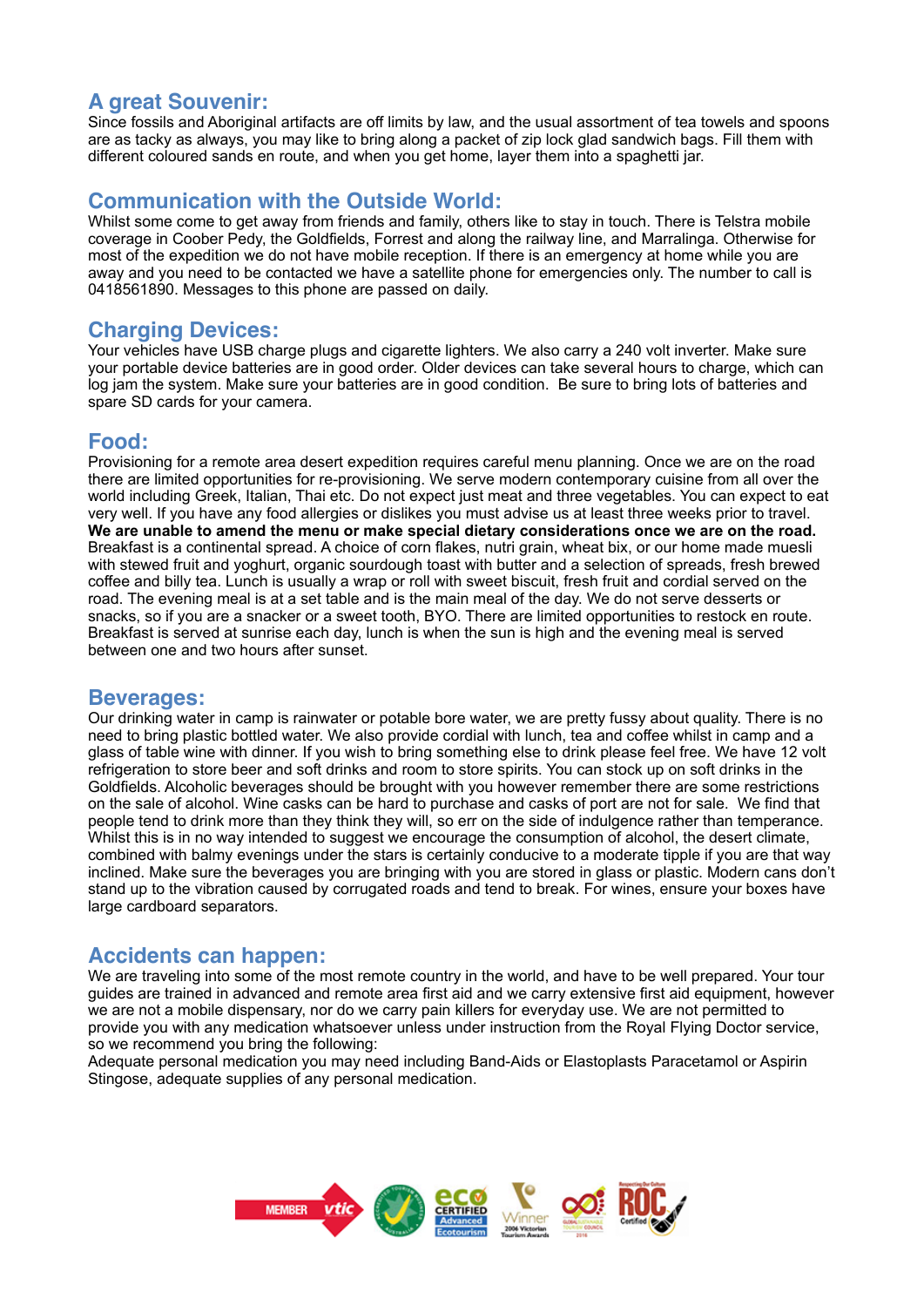## **Camp duties:**

As a member of the expedition you will be expected to assist in camp duties including washing dishes, food preparation, collecting firewood and assisting in packing and unpacking of vehicles. This is part of being a team member and will contribute to both the success of the expedition and your enjoyment.

#### **Sleeping arrangements:**

Shortly after we first started running outback expeditions in the early 90s we dispensed with tents. Cumbersome, tedious to set up and pack up every day, and basically unnecessary. We recognised that none of the local station people or indigenous people used them, there had to be a reason why. Universally the swag is used in the outback. Our swags sit on a fold out stretcher like a normal bed. The swag itself comes fully made with a down doona, sheet, pillow and case. It comes replete with a fly screen and can be fully zipped up or left open to gaze at the Milky Way, and in case of inclement conditions each swag comes with a waterproof tarpaulin. As far as modesty, we have a rule that no-one can camp within 50 meters of the fire, and there are always plenty of trees and bushes to set up beneath, and if you struggle setting up, there is always a friendly member of staff to assist you. For more on our swags go to<http://bit.ly/swagtute>A good idea is to bring along a small LED light that you can attach to your swag at night making it easy to navigate back to in the dark.

## **Pick Up and Drop Off:**

We pick up at all Coober Pedy hotels. Please be waiting outside with your bags at the time we will advise and ensure you have completed check out formalities. The different Diamantina vehicles will be travelling around town to several other hotels, however we will usually be within 10 minutes either side of 7.00am. We drop off on the last day late afternoon.

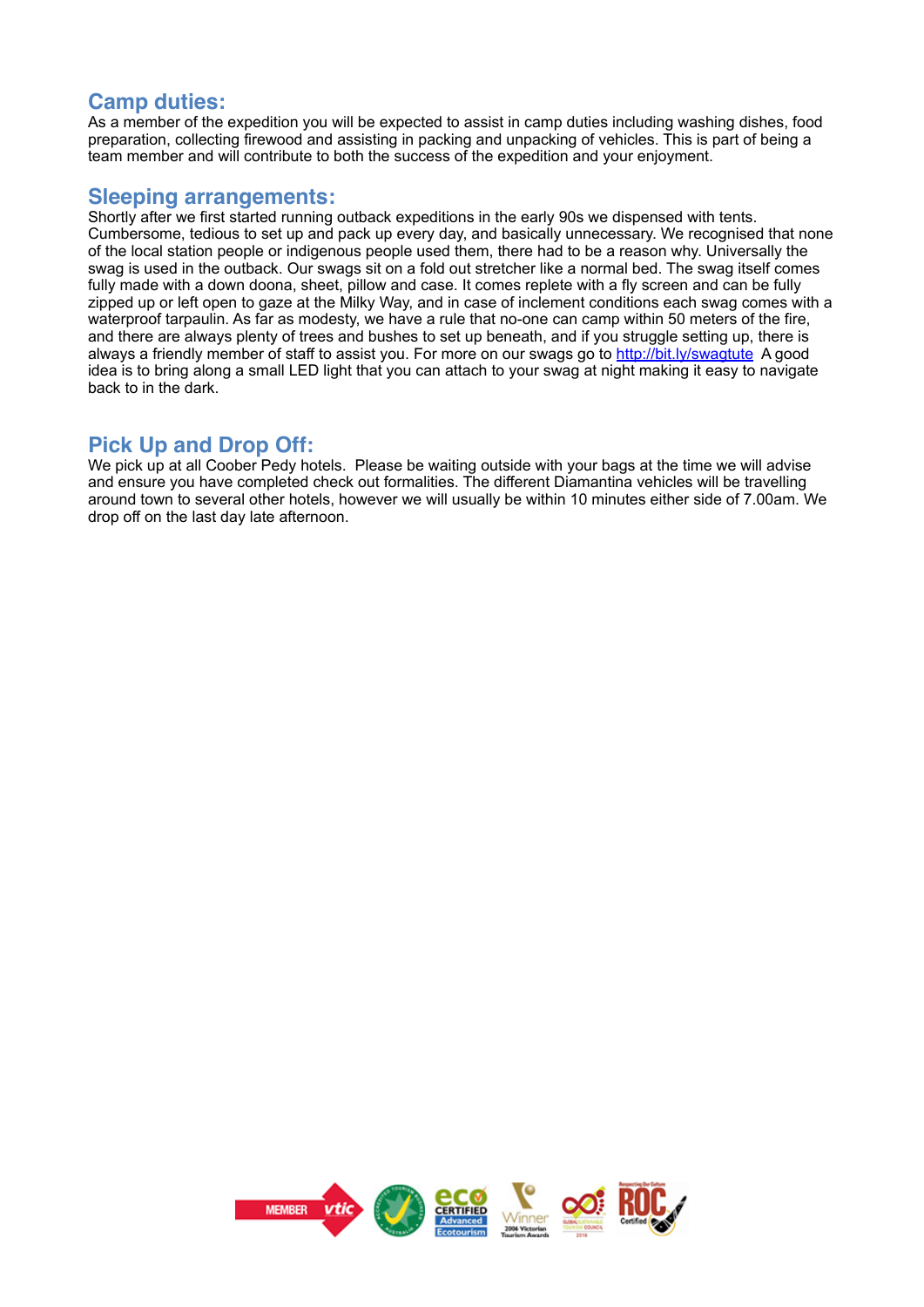## **Information for Tagalong participants:**

On a regular day of travel the Expedition Leader travels in the lead vehicle with the main convoy behind spaced apart at safe distances, usually behind the dust trail of the preceding vehicle. The order of travel is at the discretion of the tour leader, and will change during the trip. The rear vehicle is always a tour company vehicle for safety. In addition to the inclusions mentioned elsewhere for all participants, self-drive, tagalong participants are assured of satellite phone support for emergency situations, mechanical assistance and back up, knowledge of the area and practical advice for the unskilled four wheel driver. We do NOT provide vehicle recovery if we cannot get the vehicle moving. Recovery is YOUR responsibility in the event that we cannot repair the vehicle. It is a requirement that all self drive participants follow directions of the tour leader as to safe traveling speeds and general convoy etiquette. As a team member you will need to operate your vehicle as a member of the convoy as a whole. On arrival in camp you will be directed where to park your vehicle.

#### **Vehicles:**

Only high clearance 4X4s are suitable for The Great Victoria Desert ie: Toyota Landcruisers, Nissan Patrols etc. SUVs are not suitable vehicles for this application. Your vehicle should also have a front and rear anchor point in case we need to recover your vehicle with our winches or straps.

\*Special note for Landrover, Range Rover and Discovery owners. In the past we have regularly had trouble with Land Rovers, Range Rovers and Discoverys. They don't seem to like the extended travel on huge corrugates and the suspension seems to go down to highway mode and stay there. If you have one of these ensure your electronics and suspension system has been thoroughly checked prior to departure. Also there is no availability of rims for these vehicles in the outback. We recommend you bring an extra rim.

## **Vehicle Preparation:**

**Do not overload your vehicle**. Be prudent when packing. Store everything is sturdy containers. Keep liquids in plastic, and pack everything tightly in your vehicle so nothing moves around. Anything that can spill will as the terrain is very rough. An overloaded vehicle will just put more pressure on your running gear and make it harder for you. We provide tables, lighting in camp and all catering equipment. You need to bring a swag or tent. Also you will need comfortable fold out chairs for around the fire.

### **Vehicle Service:**

Ensure that your vehicle has had a complete service prior to traveling and is in top shape. Bring along any spares. If your vehicle is over 3 years old or out of dealer service warranty we will require proof that your vehicle has been fully checked over by a qualified mechanic and is in top condition suitable to take on the Western Deserts. Vehicle recovery in the areas we are travelling in is nigh impossible or prohibitively expensive. Whilst we will attempt to assist you to get you going, we can only provide rudimentary bush mechanic skills and may not be able to recover your vehicle in the event of major breakdown. It is imperative your vehicle is in tip top shape.

### **Vehicle Inspection:**

Each vehicle will be required to be inspected a minimum of three weeks prior to departure to check mechanical condition and suitability for the terrain which will include a lot of dune crossings, gravel roads, creek crossings and possibly muddy conditions. Inspection can be performed with any approved vehicle service agency or qualified mechanic, and can be performed at the time of service. Please bring with you written proof of vehicle condition. This is a necessary requirement due to the remote and isolated areas we cover. If your vehicle is from 4X4 hire this is not necessary, however, if you do hire a vehicle, carefully inspect spare wheels, jacks, hoses, and have a good look over your vehicle prior to travel. Check for oil leaks. Do not trust the hirer to be providing you with a first rate vehicle! We cannot emphasise enough how important it is you vehicle is in top shape; this is no walk in the park!

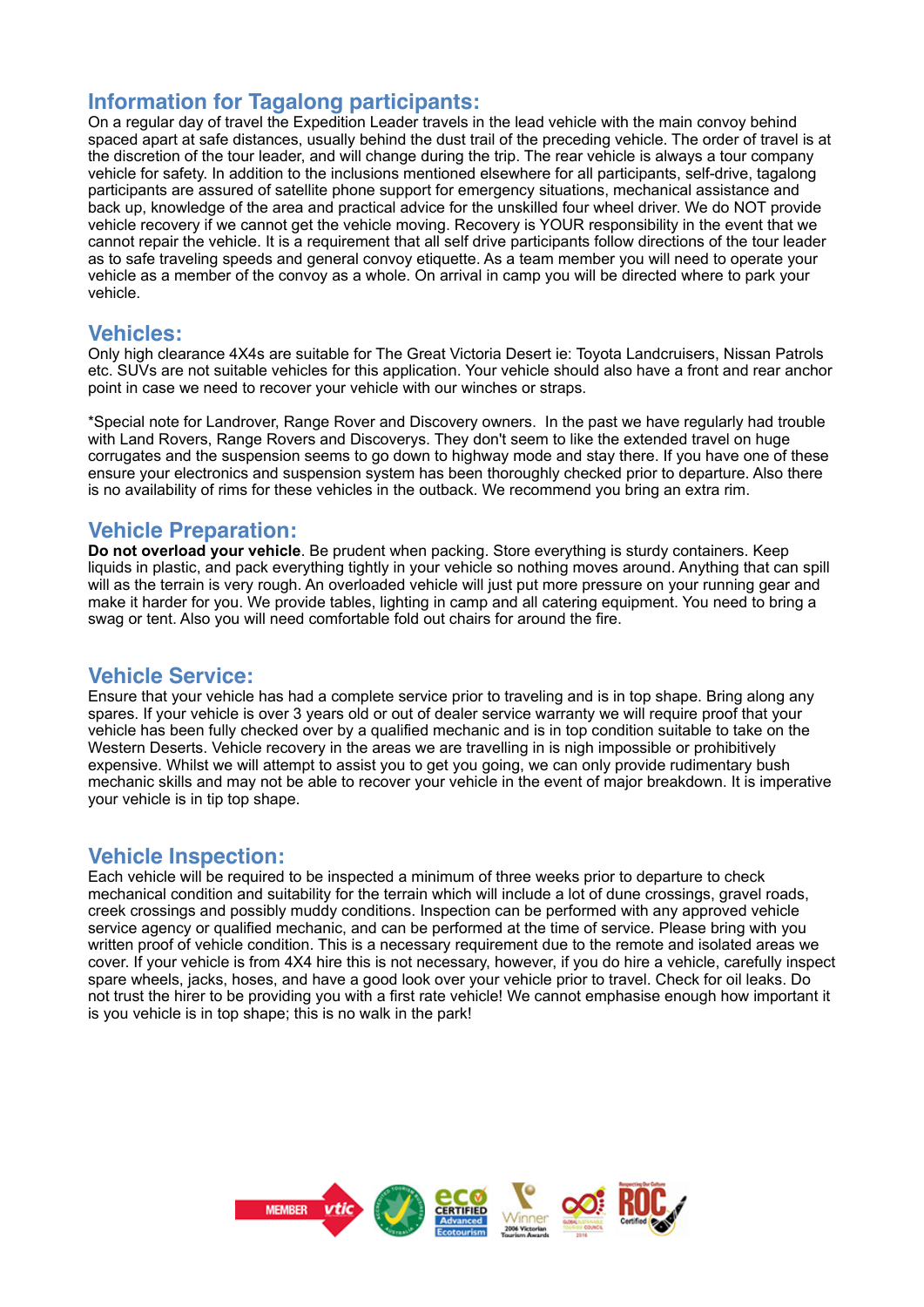## **Tyres:**

Our program route covers the most demanding types of terrain including sand, stones, gibber, mud and bitumen. Therefore tyres should be in top condition, 3/4 tread or more. Tubeless tyres are preferable however split rims are OK. In sand you will need to deflate your tyres to 16-20psi. You will need to bring a tyre gauge and a 12-volt pump. Bring at least one spare tyre in top condition as well as plugs and patches. We provide bead breakers but we do not operate a tyre repair service, you will need to be proficient at repairing your own tyres. Many tyre service personnel use rattle guns to tighten wheel nuts. The result of this careless practice is when you are in the bush and need to crack the nuts off they can break at the stud. Before departure crack off all your wheel nuts and hand tighten them with a cross brace. Check tightness regularly.

# **Roof Rack:**

If you have a roof rack we recommended that it should be steel and of an approved type. Do not overload your roof rack. Ensure that all mounts and brackets are tight prior to leaving home and monitor them regularly en route. Keep your centre of gravity as low as possible. Heavy tool boxes and other heavy items like fuel cans should be stored low in your vehicle and not on your roof rack.

#### **Bull Bar:**

Ensure your bullbar is of solid construction. It is essential that you or your mechanic thoroughly check all the mounting bolts prior to departure and ensure they are tight.

#### **Fuel:**

This varies greatly depending on the terrain and the track conditions. You will need to carry extra fuel. Fuel can be purchased en route and all fuel suppliers accept eftpos. All suppliers stock Opal ULP as well as diesel. The longest stretch without fuel will be from Menzies to Forrest, allow for 1100kms. Carry your extra fuel in sealed, approved fuel containers that are anchored to your vehicle, preferably low to your centre of gravity. Make sure the lids are always tightly screwed on.

### **Communications:**

The lead vehicle carries a satellite phone along with a UHF CB radio. It is essential for all vehicles to be fitted with a UHF CB radio to keep in contact with the Expedition Leader's vehicle. Any good brand of UHF CB will be appropriate; however a hand held unit is not suitable as they are difficult to hear whilst travelling. Ensure you have a sturdy antenna; one that will tolerate long periods of intense vibration due to corrugates. Ensure that your broadcast and receive signal is strong, that all solders are strong and the set is earthed. Carry spare fuses and we advise you bring a temporary magnetic based antenna and some co-ax in case your antenna breaks. This is a common occurrence. We use UHF Channel 16 .

## **Generators:**

We do not permit the use of 240-volt generators therefore allowing all to enjoy the peace and quiet of the outback and wilderness. We use battery lighting for the main camp area. We suggest you carry 12 volt LED lighting and/or a good torch. By all means play plenty of music in your vehicle during the day, however please do not have music playing in camp. Many people come to the outback for solitude and quiet, and musical tastes can be highly subjective.

### **Sand Flags:**

Sand flags are not necessary.

#### **Recovery Gear:**

We carry a large selection of recovery gear. Bring along a snatch strap and some D shackles, we will look after the rest.

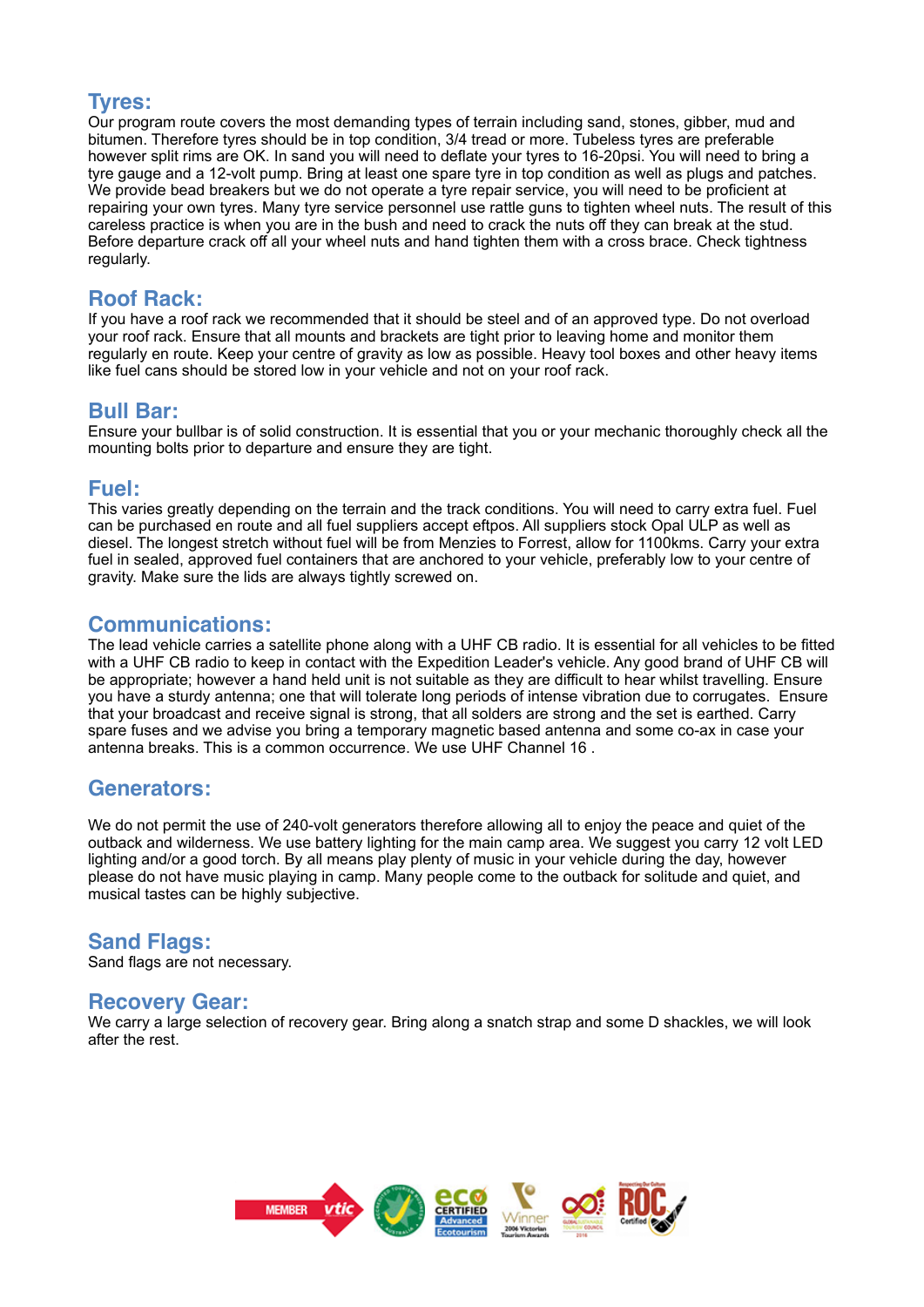# **Recommended Spares:**

Since this program covers difficult and remote areas, please think carefully before omitting any of the items listed below. Of course any spares will be specific to your vehicle and remember to be selective when packing so as not to overload your vehicle, but remember you will be a long way from any assistance, and it can take weeks to bring in spare parts. Due to corrugations, shock absorbers take punishment. We recommend you carry a spare.

| radiator hoses<br>fan belts<br>heater hose<br>1 litre gear oil<br>5 litres engine oil<br>oil filter<br>brake fluid<br>fuel filter<br>points<br>insulation tape<br>distributor cap<br>rotor button<br>jumper leads<br>spark plugs<br>condenser<br>coil<br>.5 metre wire with hook to remove<br>spinifex from undercarriage |
|---------------------------------------------------------------------------------------------------------------------------------------------------------------------------------------------------------------------------------------------------------------------------------------------------------------------------|
|---------------------------------------------------------------------------------------------------------------------------------------------------------------------------------------------------------------------------------------------------------------------------------------------------------------------------|

spare globes and fuses wire 5-minute araldite or similar fuel tank sealer radiator sealer puncture repair kit can CRC or similar universal joint tyre pump pressure gauge spare wheel complete spare tubes or wheel complete spare ignition key fire extinguisher shade mesh to tie up under your vehicle and over radiator to protect from spinifex seed shock absorber

# **Other essentials:**

tent or swag bucket 12 volt LED light or torch first aid kit and other items as listed for all participants containers for water for personal use and an emergency supply also 2 X 20 liter plastic water containers for use in the communal kitchen jack and board to place jack on (in sand), shovel (long handled is better). basic tool kit including appropriate tools for tyre changing. tubeless plug tyre repair kit is handy for tubeless tyres.

Tag-along vehicles may be required to carry a box or two of food materials in their vehicle for group use. Please allocate and allow for this space during vehicle preparation. Your tour staff will allocate and distribute these items at either Alice Springs or Yulara. They could be a sack of spuds, a box of cans etc. Refrigeration space is always at a premium, so if you have a 12-volt refrigerator and are happy to bring it along we will be eternally grateful.